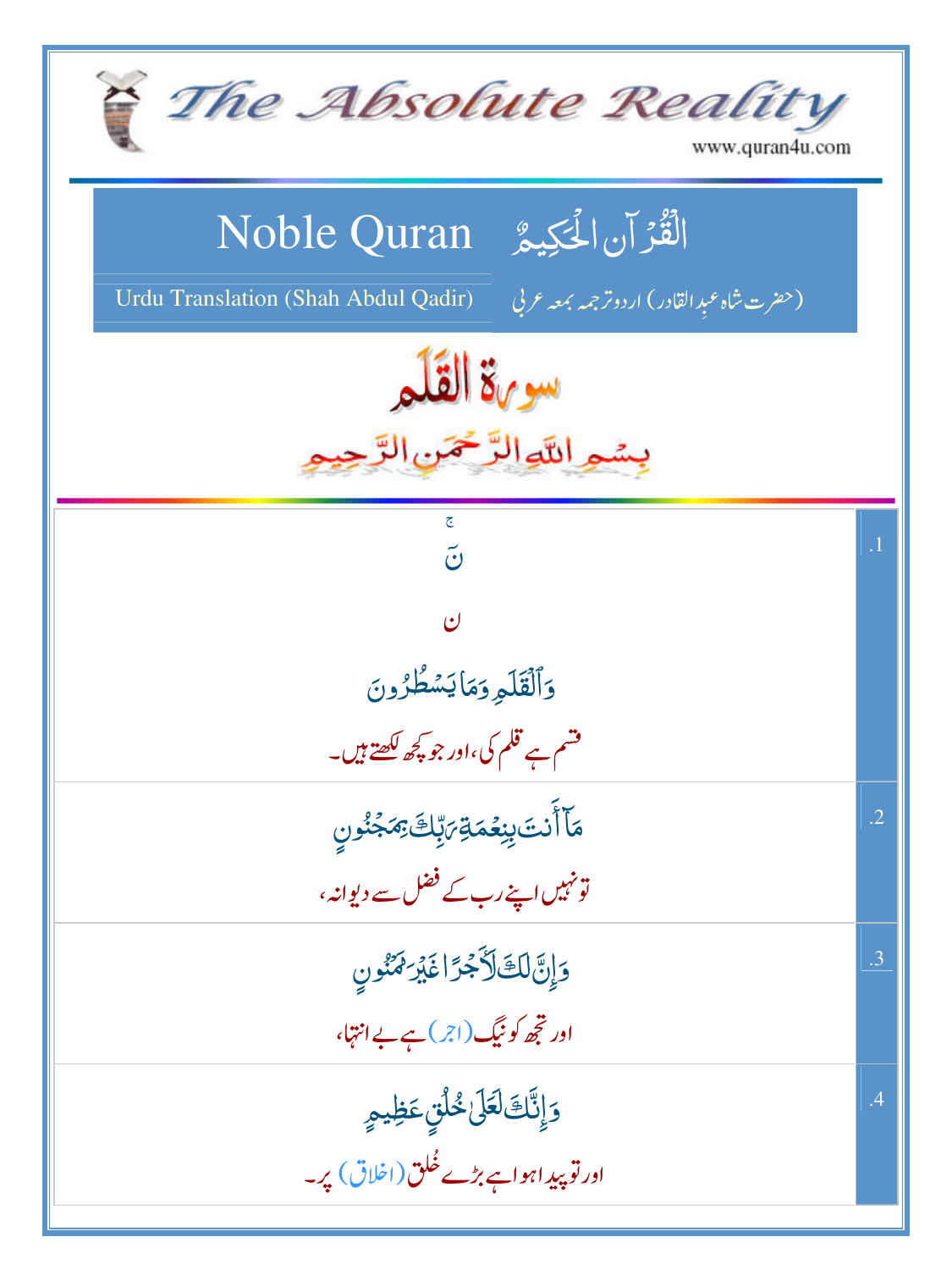| فَسَتُّبۡصِرُ وَيُبۡصِرُونَ                                                         |                 |
|-------------------------------------------------------------------------------------|-----------------|
| سواب تو بھی دیکھ لے گا،اور وہ بھی دیکھ لیں گے ،                                     |                 |
| بِأَيِيِّكُمُ ٱلۡمَٰٓئُونُ                                                          | .6              |
| کون ہے کہ بچل(بہک) رہاہے؟                                                           |                 |
| ٳڹؖٞ؆ڹَڶڰٙۿؙۏٲؙۜڠٙڶۿۯؾڡؘۜڹ؈ؘؘڵؖٴؘڹۺۑؚۑڸڥ                                            | $\overline{.7}$ |
| تیر ارب وہی بہتر جانے جو بہکااس کی راہ سے ،                                         |                 |
| وَهُوَأَعۡلَمُ بِٱلۡفَهۡتَالِينَ                                                    |                 |
| اور وہی جانتاہے راہ پانے والوں کو۔                                                  |                 |
| فَلَاتُّطِعِ ٱلْهُكَّلِّبِينَ                                                       | .8              |
| سونو کہانہ مان حجٹلانے والوں کا۔                                                    |                 |
| <u>وَدُّواًَلَوَ تُّلُ</u> هِنُ فَيُلُهِنُونَ                                       | .9              |
| وه چاہتے ہیں، کسی طرح توڈھیلا( تبلیخ دین میں )ہو، تووہ بھی ڈھیلے ہوں( مخالفت میں )۔ |                 |
| <u>ۘ</u> ۯڷڗ۠ڟؚ <i>ڂ</i> ڴڷٙڂڷؖٲڹ۩ۄؠڹۣ                                              | .10             |
| اور کہانہ مان کسی فتسم کھانے والے کا، بے قدر ،                                      |                 |
| ۿ <i>ۑ</i> ؖٞٵۯؚٟڡٞۺ۠ۜۜٳ <sub>ٵؚؚ</sub> ۑؚڹؘڡؚؠۄٟ                                   | .11             |
| <u>طعنے دیتا، چغلی لئے پھر تا،</u>                                                  |                 |
|                                                                                     |                 |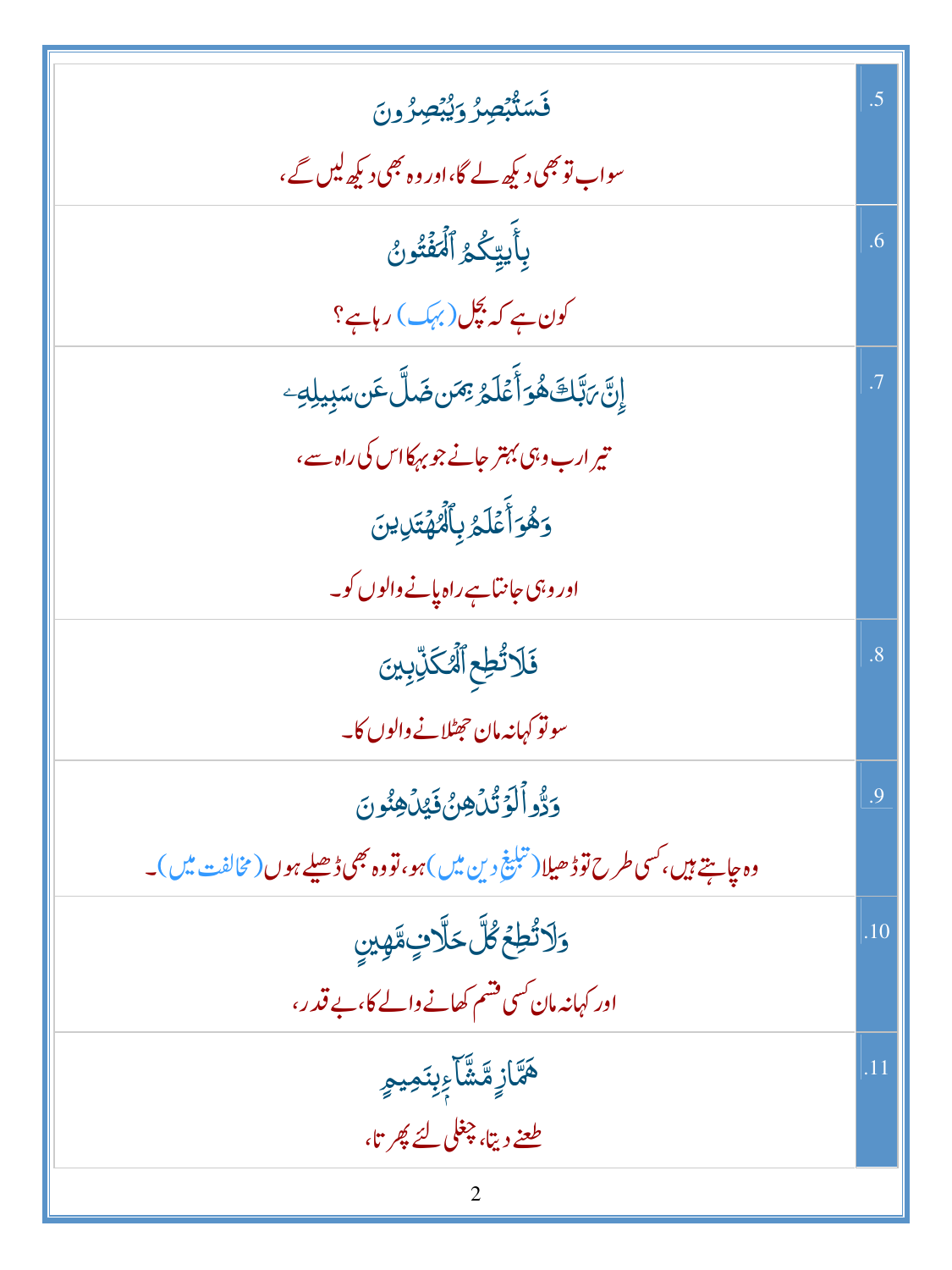| مَّنَّاعِ لِلْكَبْرِ مُغَتَلٍاأَثْيهِ                            | .12 |
|------------------------------------------------------------------|-----|
| بھلے کام سے روکتا، حد سے بڑھتا گنہگار،                           |     |
| ڠ۠ؿؙڸؘؚڹۼ <sub>ؙڶۮ</sub> ؘ۬ڒڸڬؘۯڒۣڹؠۄؚ                           | .13 |
| اُجڈ،اس سب کے پیچھے بلہ نام،                                     |     |
| ۔<br>أَن كَانَذَامَالٍ وَبَنِينَ                                 | .14 |
| اس سے (بنا) کہ رکھتاہے مال اور بیٹے۔                             |     |
| ٳؚۮؘاتُّتۡلَىٰعَلَيۡهِۦٓاؾِتُنَاقَالَ أَسَطِيرُ ٱلۡأَوَّلِينَ    | .15 |
| جب سناسیئے اس کو ہماری باتیں (آیات) کہے، یہ نقلیں ہیں پہلوں کی۔  |     |
| سَنَسِمُهُ عَلَى الْخَرْطُومِ                                    | .16 |
| اب داغ دیں گے ہم اس کو سونڈ (ناک) پر۔                            |     |
| إِنَّابَلَوۡنَهُمۡ كَمَابَلَوۡنَآ أَصۡكَبَٱلۡجُنَّةِ             | .17 |
| ہم نے ان لو گوں کو جانچا( آزمایا) ہے، جیسے جانچااس باغ والوں کو، |     |
| ٳۯ۬ٲٛڎٙٞۘٮؘۺۿۄٲڶؾڞۯؚۿڹؓؠؘٵۿڞؘۑؚڿؾڹ                               |     |
| جب سب نے قسم کھائی کہ اس کامیوہ توڑیں گے صبح کو،                 |     |
| وَلَايَسْتَثْنُونَ                                               | .18 |
| اور انشاءالله نه کها۔                                            |     |
|                                                                  |     |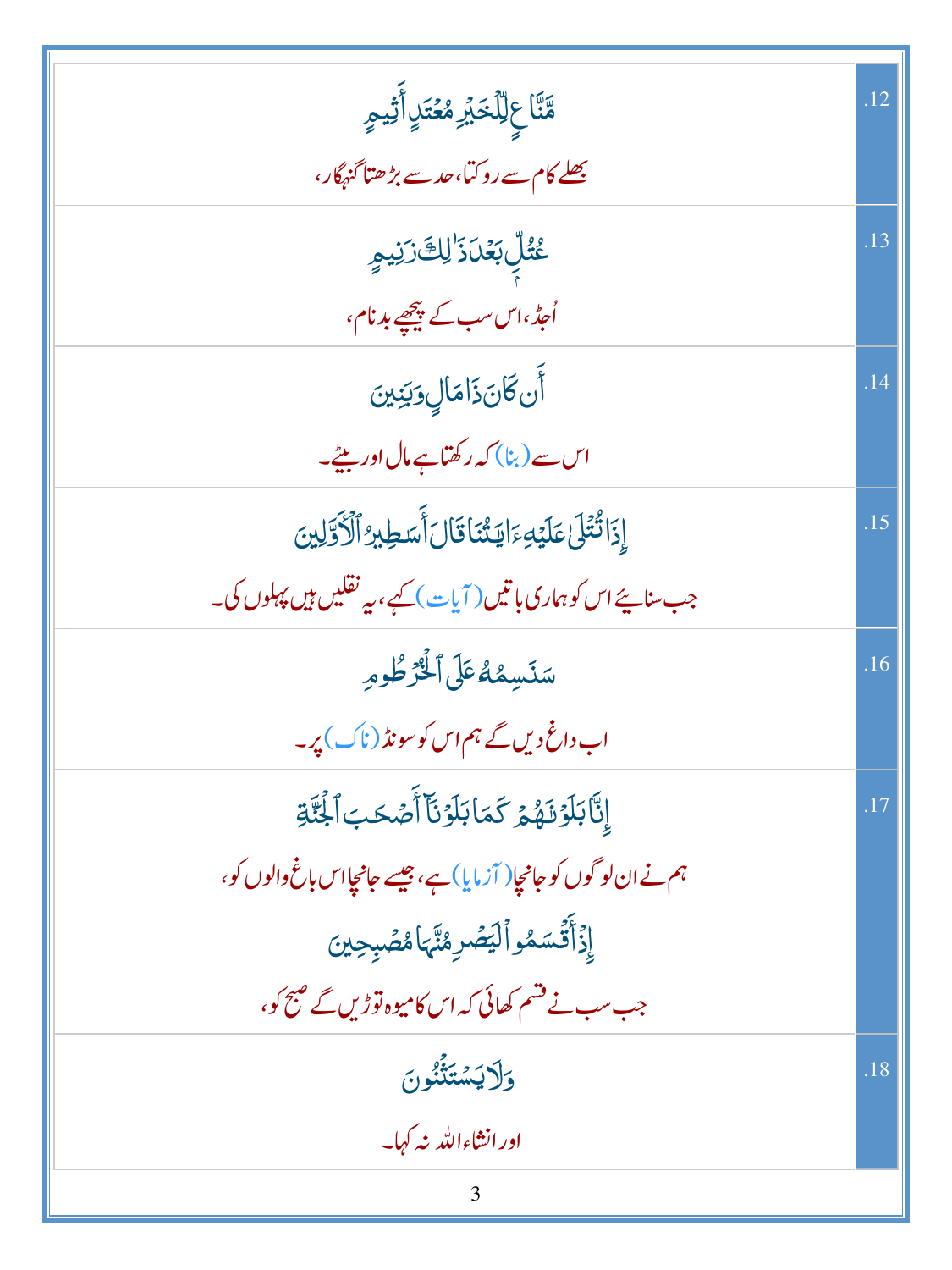| فَطَأْفَ عَلَيْهَاطَآبِفٌّ مِّن تَّاتِّكَ وَهُمَّ نَآبِهُونَ                   | .19 |
|--------------------------------------------------------------------------------|-----|
| پھر پھیرا(عذاب)کر گیااس پر کوئی پھیرنے والا تیرے رب کی طرف سے،اور وہ سوتے رہے۔ |     |
| فَأَصۡبَحَتۡ كَٱلصَّرِيمِ                                                      | .20 |
| پھر صبح تک ہور ہاجیسے ٹوٹ چکا( <sup>کٹا کھ</sup> یت )،                         |     |
| فَتَنَادَوۡاۡمُصۡبِحِینَ                                                       | .21 |
| پھر آ <sup>لپ</sup> ں میں پکارے صبح ہوتے،                                      |     |
| أَنِ ٱغۡدُواۡعَلَىٰحَدۡثِكُمۡ إِن كُنتُمۡ صَدِمِینَ                            | .22 |
| کہ سویرے چلواپنے کھیت پر،اگر تم کو( کچل) توڑناہے۔                              |     |
| فَأَنطَلَقُواْ وَهُمَّ يَتَخَفَتُونَ                                           | .23 |
| پھر چلے،اور آ <sup>ب</sup> س میں کہتے تھے چیکے چیکے،                           |     |
| أَن لَّا يَنْ خُلَّنَّهَا ٱلۡيَوۡمَ عَلَيۡكُم مِّسۡكِينٌ                       | .24 |
| کہ اندر نہ آنے پائےاُس میں آج تمہارے پاس کوئی مختاج۔                           |     |
| <u>وَغَدَوۡآَعَلَىٰ حَرۡدٍقَـٰ</u> بِسِینَ                                     | .25 |
| اور سویرے چلے <u>لیکے</u> زور پر۔                                              |     |
| فَلَمَّا رَأَوُهَا قَالُوَاً إِنَّالَضَالُونَ                                  | .26 |
| پھر جب اس (پاغ) کو دیکھا، بولے ہم راہ بھولے۔                                   |     |
|                                                                                |     |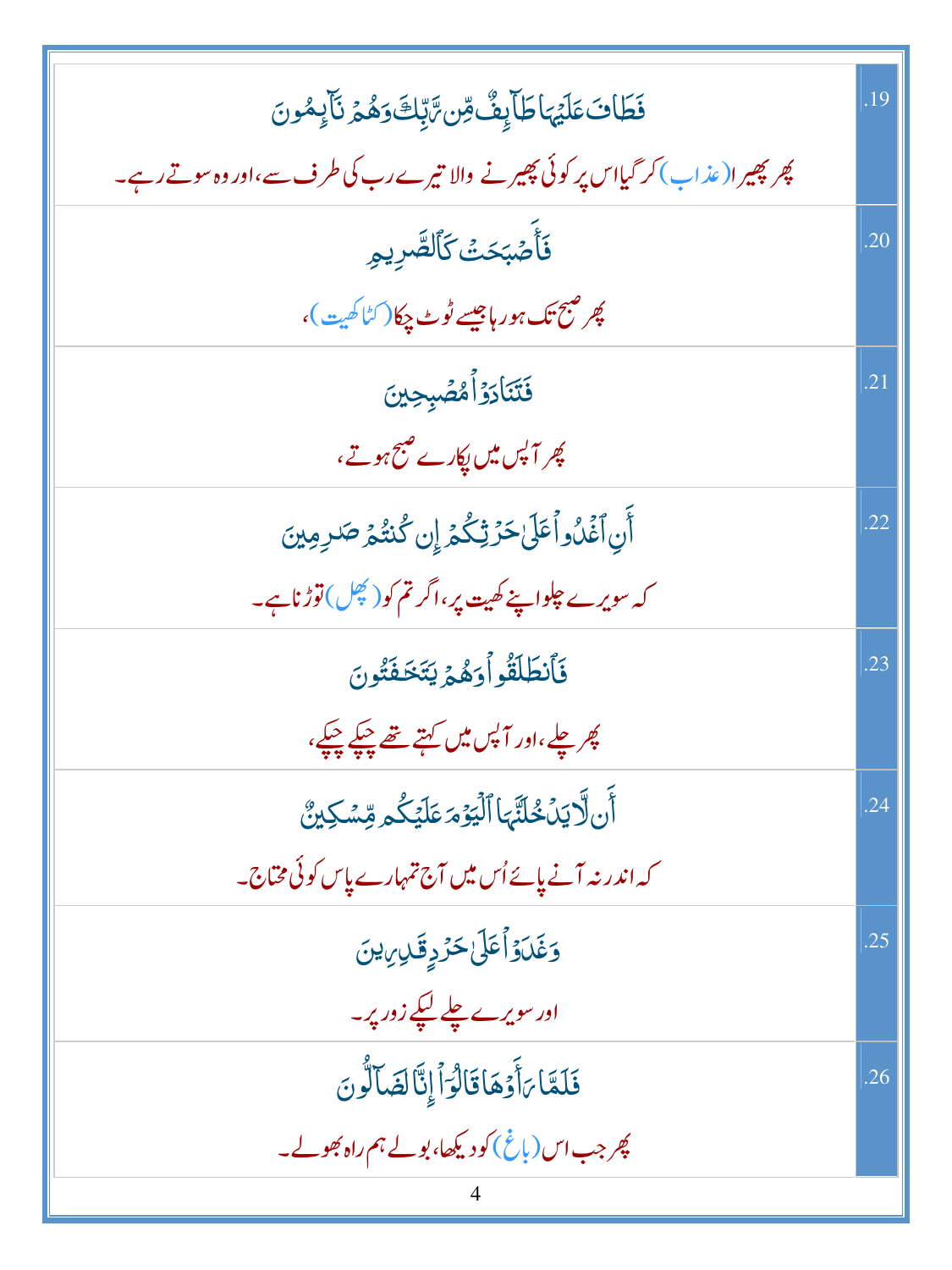| بَلۡ نَحۡنُ كِحۡرُومُونَ                                                              |     |
|---------------------------------------------------------------------------------------|-----|
| نہیں! ہماری قسمت نہ ہو ئی۔                                                            |     |
| قَالَ أَوۡسَطُهُمۡ أَلَمۡ أَقُلللَّكُمۡ لَوۡلَاتُسَتَّحُونَ                           | .28 |
| بولاان میں پیچ کا، میں نے تم کو نہ کہاتھا، کیوں نہیں پاکی بولتے اللہ کی۔              |     |
| قَالُواۡسُبۡحَنَ مَٰتِنَآۤۤ إِنَّاۤ كُتَّاۡظَلِمِینَ                                  | .29 |
| بولے پاک ذات ہے ہمارے رب کی، ہم ہی تقصیر وار ( ظالم ) تھے۔                            |     |
| فَأَقْبَلَ بَعُضُهُمْ عَلَىٰ بَعُضٍ يَتَلَوَهُونَ                                     | .30 |
| پھر منہ کر کر ایک دوسرے کی طرف لگے اولاہنا( ملامت) دینے۔                              |     |
| قَالُواْيَوَيُلَنَاْ إِنَّا كُنَّاطَغِينَ                                             | .31 |
| بولے،اے خرابی ہماری! ہم تھے حد سے بڑھنے والے،                                         |     |
| عَسَىٰ بَابُّنَآ أَن يُبۡلِلنَّا خَيۡرَ القِنۡهَآ إِنَّآ إِلَىٰ بَابِّنَا بَا غِبُونَ | .32 |
| شاید ہمارارب بدل (بدلے میں ) دے ہم کواس سے بہتر ،ہم اپنے رب سے آرز ورکھتے ہیں۔        |     |
| كَنَا لِكَ ٱلْعَذَابُ                                                                 | .33 |
| یوں آتی ہے آفت۔                                                                       |     |
| وَلَعَنَ ابِ ٱلْأَخِرَةِ أَكْبَرُ                                                     |     |
| اور آخرت کی آفت <i>سوسب سے بڑ</i> ی،                                                  |     |
| 5                                                                                     |     |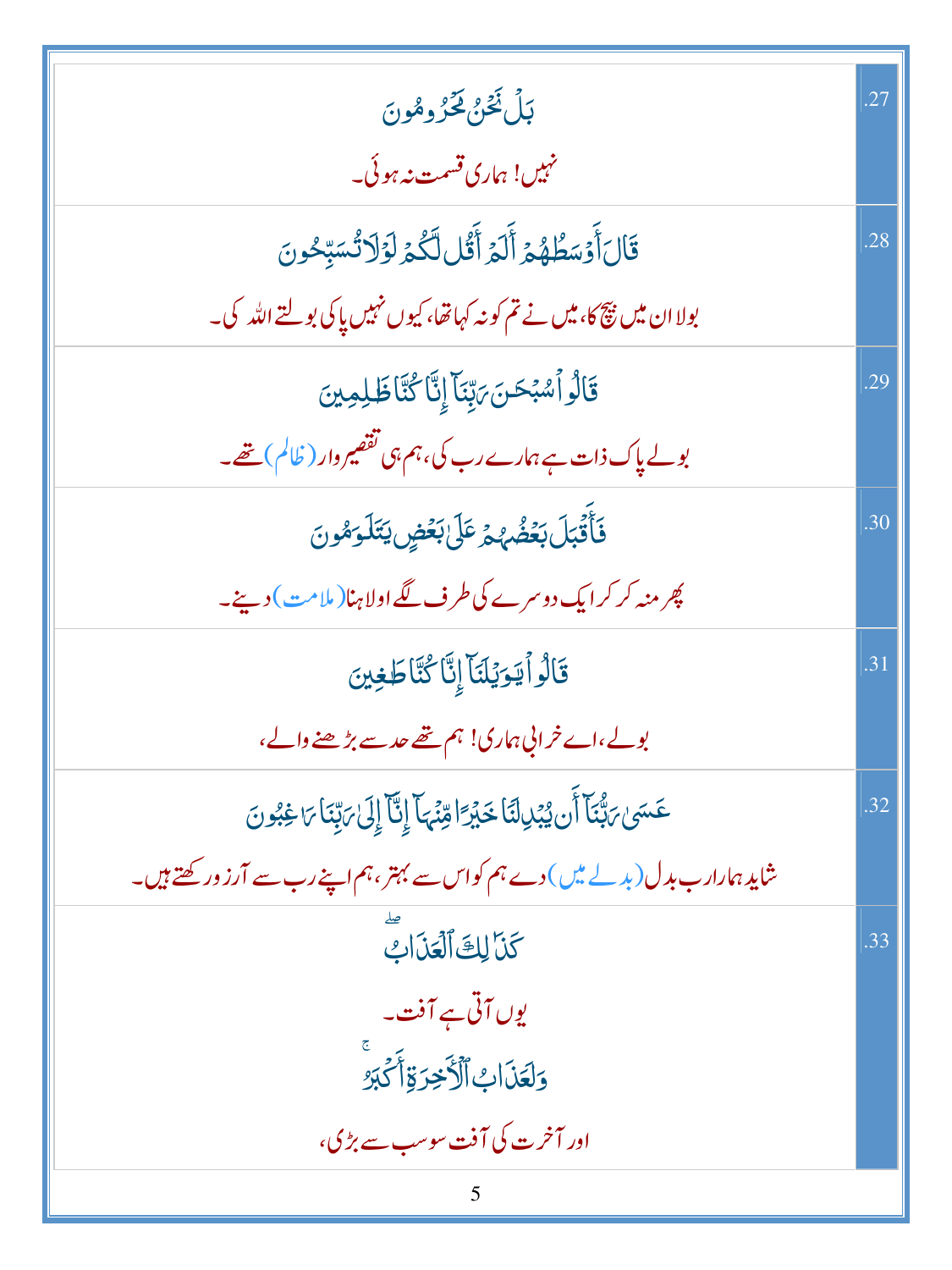| لَوۡكَانُواۡيَعۡلَمُونَ                                                                                 |     |
|---------------------------------------------------------------------------------------------------------|-----|
| اگران کو سمجھ ہوتی۔                                                                                     |     |
| ؚٳڹؘؖ <i>ٳ</i> ڶٙڵۿؾؖٞقؚؾؾ؏ڹڶ؆ؚؠۨ؋ڞٙڿۜڷؾؚٵۘڶڹ <sub>ؖۜٞ</sub> ۼؠۄؚ                                       | .34 |
| البتہ ڈر والوں (متفیّوں ) کو اپنے رب کے پاس باغ ہیں نعمت کے۔                                            |     |
| أَفَنَجُعَلُ ٱلْمُسْلِمِينَ كَٱلْمُجْرِمِينَ                                                            | .35 |
| کیاہم کریں گے حکم بر داروں کو بر ابر گنہگاروں کے ؟                                                      |     |
| مَالِكُمْ                                                                                               | .36 |
| کیاہوا؟                                                                                                 |     |
| كَيْفَ تَحْكُمُونَ                                                                                      |     |
| تم کو کیسی بات کٹھراتے (فیصلہ کرتے ) ہو؟                                                                |     |
| أَمْرِلَكُمْ كِتَبَّ فِيهِ تَلْ مُسُونَ                                                                 | .37 |
| کیاتم پاس کوئی کتاب ہے جس میں پڑھ لیتے ہو۔                                                              |     |
| إِنَّ لَكُمْ فِيهِ لَهَا تَخَبَّرُونَ                                                                   | .38 |
| اس میں ملتاہے تم کو جو پسند کر و۔                                                                       |     |
| أَمَّ لَكُمۡ أَيۡمَنَّ عَلَيۡنَاۚ بَلِغَةٌۚ إِلَىٰ يَوۡمِ ٱلۡقِيَّمَةُۚ إِنَّ لَكُمۡ لَمَا تَّحَكُمُونَ | .39 |
| کیاتم نے ہم سے قسمیں لی ہیں پوری( جو) قیامت کے دن تک پہنچق کہ تم کو ملے گاجو ٹھہر اؤ( حکم دو) گے۔       |     |
|                                                                                                         |     |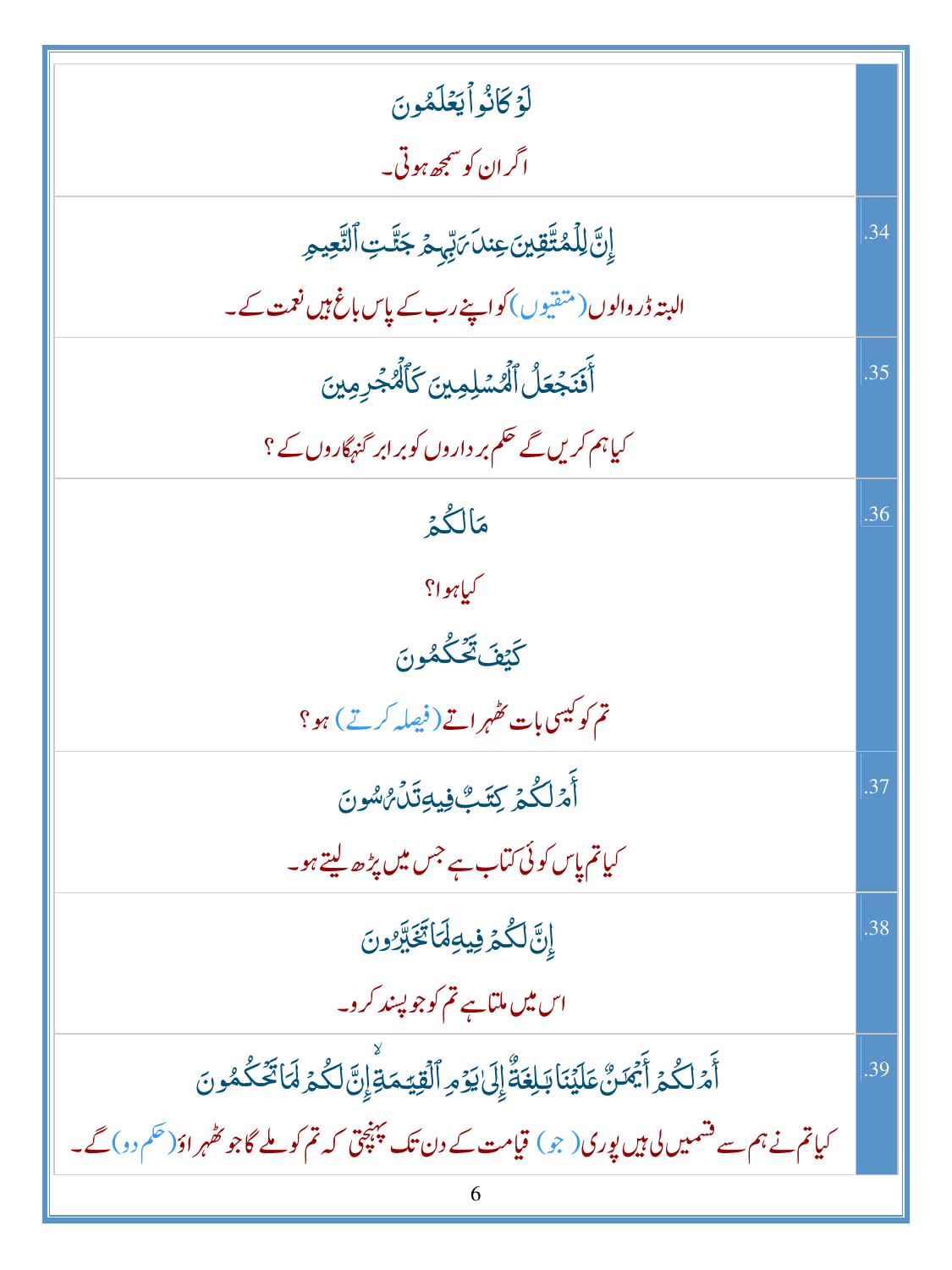| <i>ۺ</i> ڶۿؙؽٙٲؙؾ۠ۿ۠ۄۑؚڹ <i>ٙ</i> ٚڶڸڰؘۯؘۼۣۑۄ۠                               | .40 |
|------------------------------------------------------------------------------|-----|
| یوچھ ان سے،کونساان میں اس کاذ مہ لیتاہے۔                                     |     |
| أَمْ لَهُمْ شُرَكَاءُ                                                        | .41 |
| کیاان کے کوئی شریک ہیں؟                                                      |     |
| فَلۡيَأۡتُوۡاۡنِشُرَكَآبِہِمۡۚ إِن كَانُواۡاَصَلِقِينَ                       |     |
| توجاہئے لے آئیں اپنے شریک،اگر وہ سچے ہیں۔                                    |     |
| يَوۡمَ يُكۡشَفُ عَن سَائِ وَيُدۡكَوۡنَ إِلَى ٱلسُّجُودِ فَلَا يَسۡتَطِيعُونَ | .42 |
| جس دن کھولی جائے پنڈلی،اور بلائے <i>جائیں سجد</i> ہ کو پھر (سجدہ)نہ کر سکیں، |     |
| ڂۺ <b>۫</b> ۼؘڐؘٲٚڹؖؗۻٙۯۿ۠ <sub>ڡٛ</sub> ۯڐؘۯٙۿڦۢۿ۠ۄۢٙڔ۫ڵؖڎؖۧ                | .43 |
| نویں( جھکی) ہیں ان کی آنکھیں، چڑھی آتی ہے ان پر ذلت۔                         |     |
| وَقَلْ كَانُواً يُلْعَوْنَ إِلَى السُّجُودِ وَهُمَّ سَلِمُونَ                |     |
| اور پہلے ان کو بلاتے تھے سجدہ کواور وہ جنگے (صحیح سالم) تھے،                 |     |
| فَلَهَٰنِى وَمَن يُكَلِّبُ بِهَذَا ٱلْحَرِّيثِ                               | .44 |
| اب چھوڑ دے مجھ کو،اور حجٹلانے والوں کواس بات کے۔                             |     |
| <i>ڛؘ</i> ڹٙۺؾؘڶؙ <i>ڹ؋ۿۿ</i> ۄڡؚۨڹۘڂؿٙٮؿ۠ڷٳؾۼٙڶۿۅڹ                          |     |
| کہ ہم سیڑ ھی سیڑ ھی ( آہتیہ آہتیہ )اتاریں گے ان کو، جہاں سے بیرنہ جانیں گے۔  |     |
|                                                                              |     |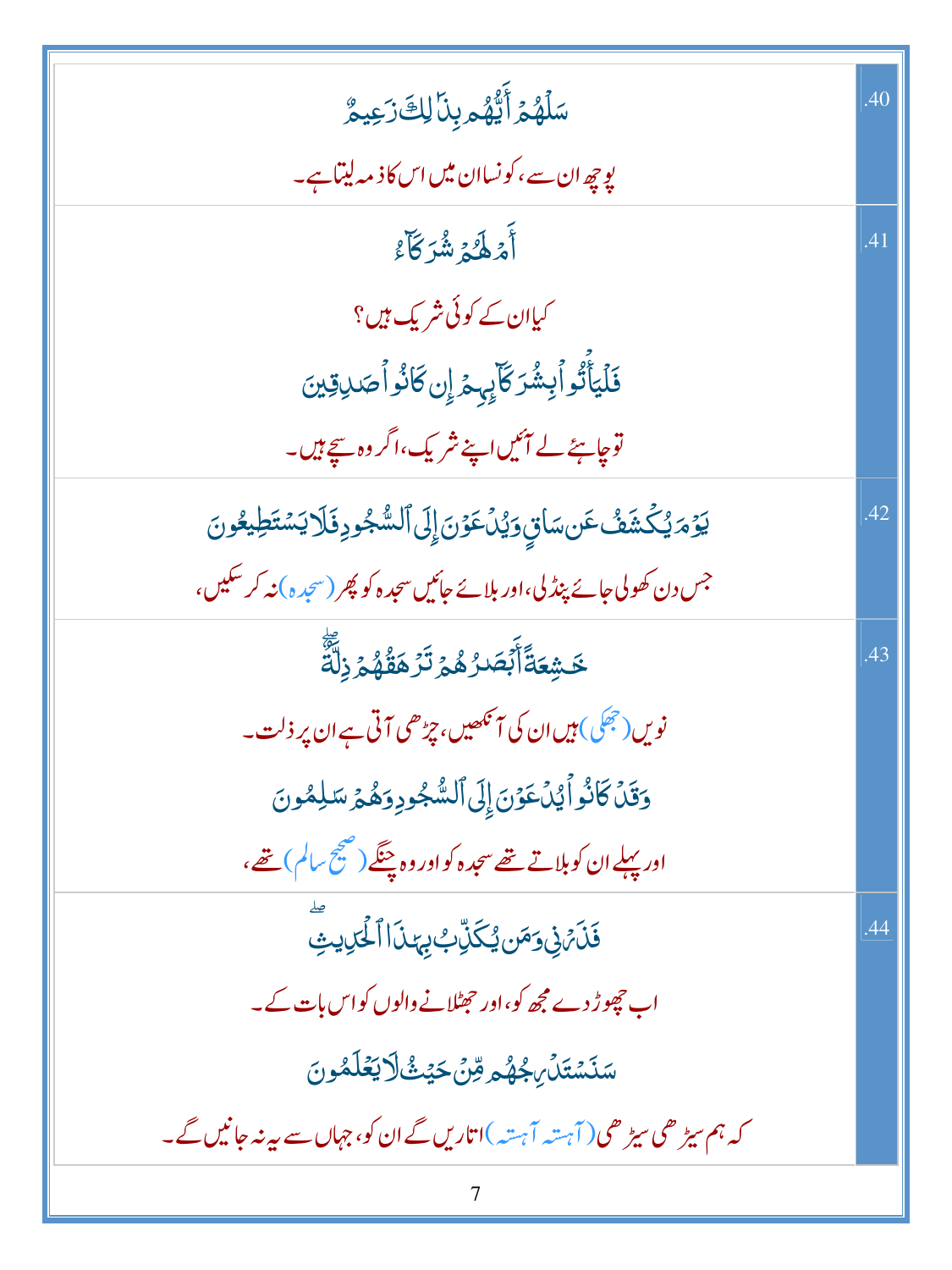| وَأُمَلِ لَهَ يَرَ                                                                     | .45 |
|----------------------------------------------------------------------------------------|-----|
| اور ان کوڈ ھیل دیتاہوں۔                                                                |     |
| إِنَّ كَيْلِى مَتِينَّ                                                                 |     |
| بیشک میر اداؤریاہے۔                                                                    |     |
| أَمَّ تَسَّلُهُمَّ أَجْرًا فَهُم مِّن مَّغْرَمٍ مُّتَٰقَلُونَ                          | .46 |
| کیاتومانگماہے ان سے کچھ نیگ (اجر) سوان پر چٹی ( تاوان ) بو جھ پڑتی ہے ؟                |     |
| أَمَّ عِندَهُمُ ٱلْغَيَّبُ فَهُمَّ يَكُثُبُونَ                                         | .47 |
| کیااُن کے کے پاس خبر ہے غیب کی سووہ لکھالاتے ہیں؟                                      |     |
| فَأَصۡبِرۡ لِحُكَمِ يَٰلِّكَ                                                           | .48 |
| اب تو کٹھہر ا(انتظار کر)راہ دیکھ اپنے رب کے حکم کی                                     |     |
| وَلَاتَكُن كَصَاحِبِ ٱلْحُوتِ إِذَنَادَىٰ وَهُوَمَكَظُومٌ                              |     |
| اور مت ہو جيسے مچھلی دال <sub>ا</sub> ، جب <sub>لُی</sub> کارااور وہ غصہ میں بھر اتھا، |     |
| ڵؖۏؙٳۜۮٚٲؘڹؾؘڹٵ؆ػڡؙڹۼڡؘۃۨ۠ۊڹ؆ڸؚۜڢؚ۩ڵڹؙؠؚڶؘۛۑؚٲڶۘڠڗٵۧۦؚۏۿؙۏڡؘۮ۬ۿۅۿ                      | .49 |
| اگر نہ سنھالیااس کواحسان تیرے رب کا، تو پھینکا گیاہی تھاچٹیل مید ان میں الزام کھاکر۔   |     |
| فَٱجۡتَبَـٰهُۥَٱبُّٰهُۥفَجَعَلَهُۥمِنَٱلصَّـٰلِحِينَ                                   | .50 |
| پھر نوازااس کواس <i>کے د</i> ب نے، پھر کر دیااس کو نیکوں میں،                          |     |
|                                                                                        |     |